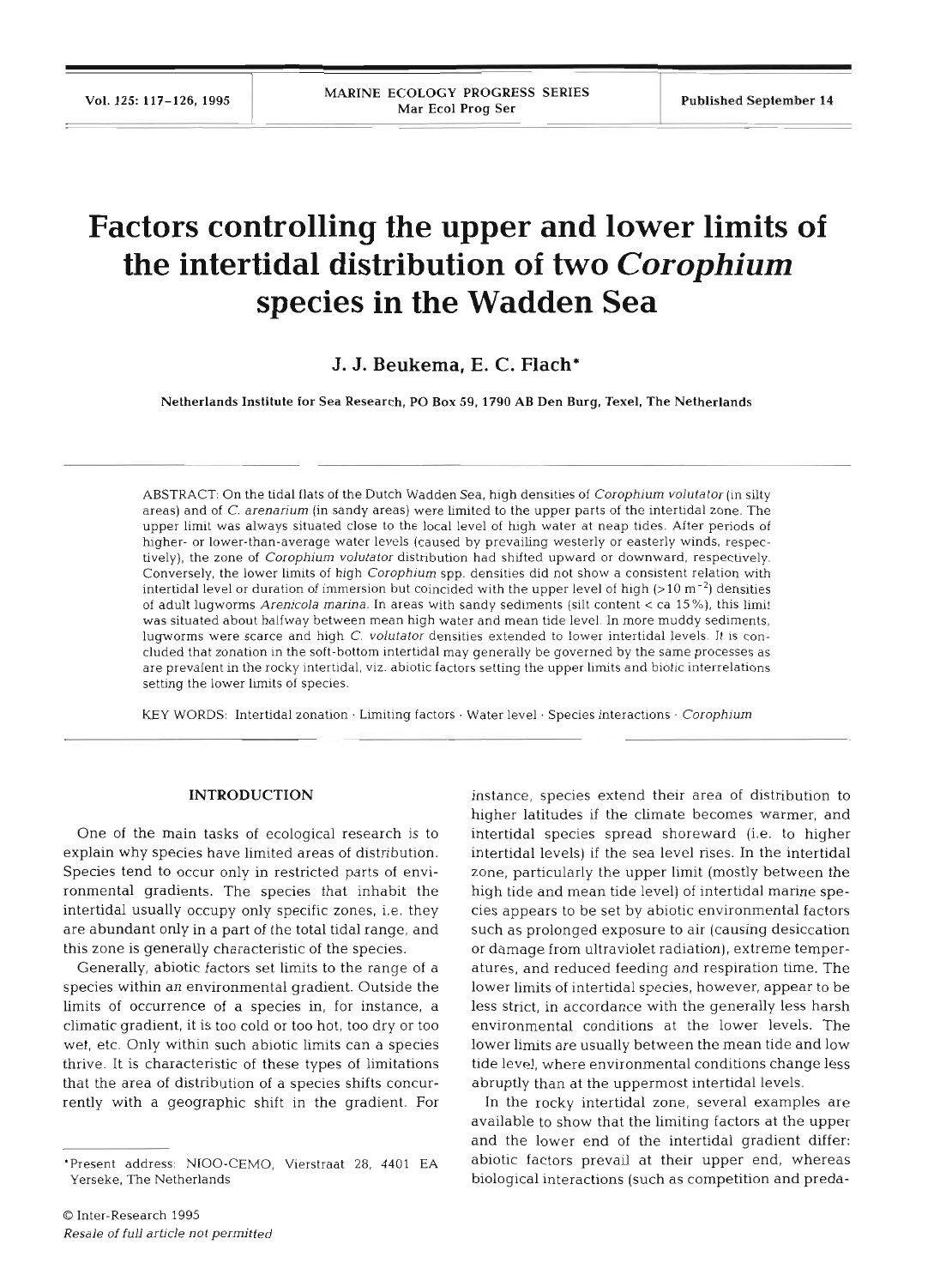1987). Examples of species limited such by differential levels but that actual Corophium spp. densities are much limiting factors at the 2 ends of the intertidal gradient include: fucoid algae (Schonbeck & Norton 1978, 1980), barnacles (Connell 1961, Menge 1976), and tive influences on Corophium spp. abundance, either by mussels (Seed & Suchanek 1992). Examples to demonstrate this difference in the soft-bottom intertidal appear to be scarce. The study by Rakocinski et al. Brey 1991, Flach 1992a, b, Flach & De Bruin 1993), cock-(1993) provides one.

The aim of the present paper is to explore which factors limit the intertidal zonation of the amphipods *Corophium volutator* (Pallas) and *C. arenarium* Crawford on tidal flats in the Dutch Wadden Sea. Do these species follow the general pattern described for the rocky intertidal by Menge & Sutherland (1987) with a prevalence of abiotic control at the upper and biotic control at the lower levels?

*Corophium volutator* is generally numerous in the upper (coastal) parts of the intertidal flats of the Wadden Sea where the sediment is predominantly silty (Thamdrup 1935, Linke 1939, Smidt 1944, Jepsen 1965, Dankers & Beukema 1983, Flach 1993), whereas *C. arenarium* is generally abundant where the sediment is sandy (Flach 1993). Densities of thousands or (in the case of *C. volutator*) tens of thousands per  $m^2$  Sea intertidal flats was studied by taking core samples are not uncommon in such areas. With the gastropod *Hydrobia ulvae* (Pennant) and the polychaete *Nereis diversicolor* 0. *F.* Miiller, a *Corophium* species often dominates the muddy upper tidal flats of the Wadden Sea. This zone is sometimes called the *Corophium*  zone (Thamdrup 1935) or *Corophium* 'Assoziation' (Jepsen 1965). At silt contents below about 5%, *C. volutator* is replaced by the related C. *arenarium*  (Flach 1993), which in more silty areas is out-competed by *C. volutator* (Jensen & Kristensen 1990).

with the seaward limit of dense *Salicornia europaea*  covering (Gerdol & Hughes 1993), which is around mean high water at neap tide. We hypothesise that the upper limit of *Corophium* spp. is directly related to the water level and is set by inundation frequency or duration. To test this hypothesis, we compare distribution patterns observed in various parts of the Wadden Sea (with different tidal ranges). Further, we examine whether *Corophium* spp. densities on Balgzand responded to natural variations in high water level during periods prior to sampling. In the Wadden Sea, this variation is particularly great in winter because of variation in wind directions. An extensive data set from long-term sampling at a large number of tidal flat stations on Balgzand, covering the entire intertidal range, is used to assess year-to-year shifts in the distribution zone of *Corophium* spp.

As to the lower limits of the distribution of the 2 *Corophium* species, results of experimental work sug-

tion) prevail at the lower end (Menge & Sutherland gest that they can occur in high numbers at all intertidal It that they can occur in high numbers at all intertidal<br>Is but that actual *Corophium* spp. densities are much<br>aced by the presence of other species. Several spe-<br>of benthic animals have been found to exert nega-<br>influen

# **METHODS**

The upper limit of *Corophium* spp. usually coincides

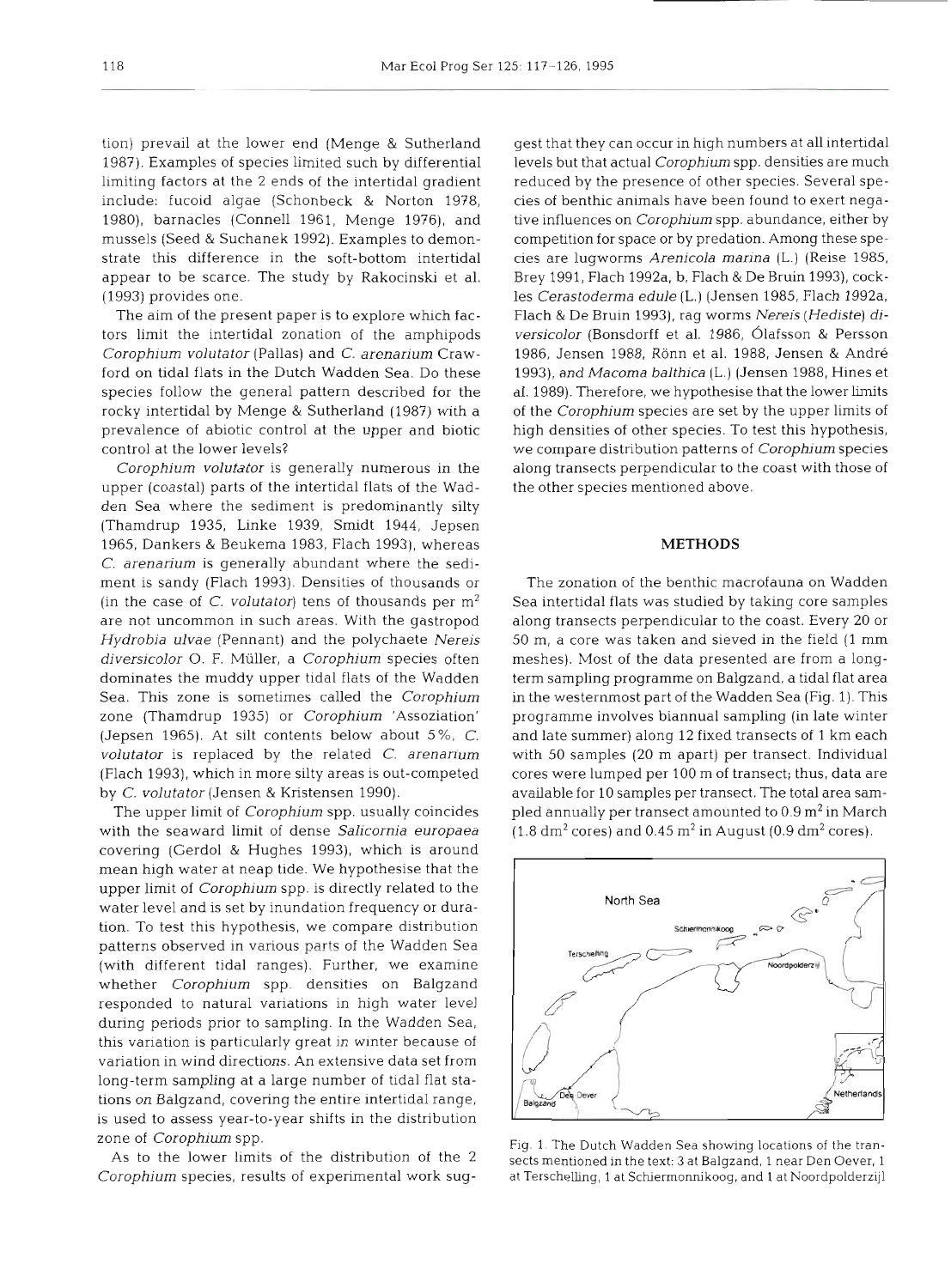Large numbers of *Corophium* spp. were regularly found along 3 out of the 12 Balgzand transects. These **3**  transects run parallel (Fig. 1), and their levels partly overlap (compare Beukema 1993). Levels are expressed in dm above  $(+)$  or below  $(-)$  mean tide level (MTL), which is close to the Dutch Ordinance Level. In the Balgzand area, average tides range from  $+6$  (mean high water, MHW) to  $-8$  dm (mean low water, MLW); at spring tides these levels are +7 and -9 dm and at neap tides +5 and -7 dm, respectively. Strong easterly winds cause lower tides and strong westerly winds cause higher tides than expected from tide tables. Levels along transects were read from charts made available by Rijkswaterstaat, the former Studiedienst Hoorn. We used the soundings from 1980. Transect 1 runs from  $+4.5$  to  $+1$  dm, Transect 2 from  $+3$  to  $-1$  dm, and Transect 3 from - 1 to -8 dm. The distance between Transects 1 and 2 is slightly more than 1 km, between Transects 2 and 3 about 300 m. See Beukema (1993) for further details and a map. The sediments are predominantly silty along these transects, declining from about  $30\%$  silt (particles  $< 50 \mu m$ ) at the higher levels to about 5% at levels well below MTL. Details on composition, species richness and biomass of the zoobenthos can be found in Beukema (1988).

In the long-term Balgzand programme, identification of *Corophium* spp. to the species level was routinely done only by taking random checks. Along Transects 1 and 2 only C. *volutator* were found; along Transect 3 the samples taken at levels above **-3** dm (where silt contents were about 10 % or higher) contained almost exclusively C. *volutator,* whereas below -5 dm the (low) numbers were all *C. arenarium.* Only results obtained during the period 1974 through 1990 were used, because in 1991 the *C. volutator* population on Balgzand collapsed, as it did over most of the Wadden Sea around 1991, probably as a consequence of trematode infection (Jensen & Mouritzen 1992).

In other parts of the Wadden Sea, transects perpendicular to the coast were sampled at various places mapped in Flach (1993). Cores were taken at 50 m distances and sieved through 500 um meshes. At the same places, the numbers of lugworm castings were counted per  $m<sup>2</sup>$  and the numbers of adult cockles per 0.25 m2. *Corophium* spp. were identified to the species level. Coastal tidal flats are generally muddy along the mainland coast and sandy along most of the coasts of the Frisian Islands. In accordance with this difference in sediment composition, C. *volutator* was numerous (thousands to tens of thousands per  $m<sup>2</sup>$ ) only along the following transects indicated in Fig. 1: in the coastal part of Balgzand, off Den Oever (close to Balgzand), and at Noordpolderzijl (about 150 km east of Balgzand). In contrast, large numbers (hundreds per  $m<sup>2</sup>$ ) of C. *arenanum* were found along a transect off the island

of Schiermonnikoog, also about 150 km east of Balgzand [see Table 1 of Flach (1993) for further details on these transects]. From west to east, tidal ranges in the Dutch Wadden Sea increase: 14 dm in the Balgzand area and 23 to 24 dm near Schiermonnikoog and Noordpolderzijl. The levels of MHW in these areas are  $+6$  dm and  $+10$  to  $+11$  dm, respectively.

Monthly averages of MHW levels were obtained from Anonymous (1989) and from later separate annual issues of Jaarboek Monitoring Rijkswateren (Rijkswaterstaat, Den Haag). We used these data to estimate the MHW level during the 3 winter months preceding the annual samplings in March from 1974 to 1990. Data from the gauge at Den Helder were used, located at about 5 km from the 3 *Corophium-rich* Balgzand transects. From the detailed data collected in the Jaarboeken from 1986 to 1992 we estimated frequencies of flooding at various intertidal levels.

#### **RESULTS**

## **Zonation** of **Corophium spp. in the Dutch Wadden Sea**

On Balgzand, maximum densities (mostly thousands of individuals per  $m<sup>2</sup>$ ) were generally observed around or slightly below MTL. At that level, long-term averages of density peaked both in late winter (Fig. 2a) and in late summer (Fig. 2b). At higher and lower levels, mean densities rapidly declined to near-zero values where the levels approach the MHW (+6 dm) and MLW (-8 dm) marks. Though standard errors, reflecting year-to-year variation in abundance at the successive levels, were relatively high (Fig. 2a, b), the differences between densities at levels more than 2 dm apart were generally statistically significant. Year-to-year variation in abundance was moderate at the higher densities, with coefficients of variation around 0.6 within the optimal tidal range between  $+2$  and  $-2$  dm (Fig. 2c, d). These coefficients increased to values around 1.0 at the higher  $(+2 \text{ to } +4 \text{ dm})$  and the lower levels (-2 to -4 dm) where *Corophium volutator*  occurred. The even higher coefficients at levels below -4 dm (Fig. 2c, d) do not concern *C. volutator* but reflect the annual variation in the rather erratic and low numbers of *C. arenarium.* Numbers of *C. volutato* were, thus, more variable at the higher than at intermediate and lower tidal levels.

A comparison of Fig. 2a and b shows that the high densities around and below MTL were on average only slightly (by 10 to 40 %) lower in winter than in summer. At the higher levels, however, seasonal differences were larger, with average winter densities less than half the summer densities. At the highest levels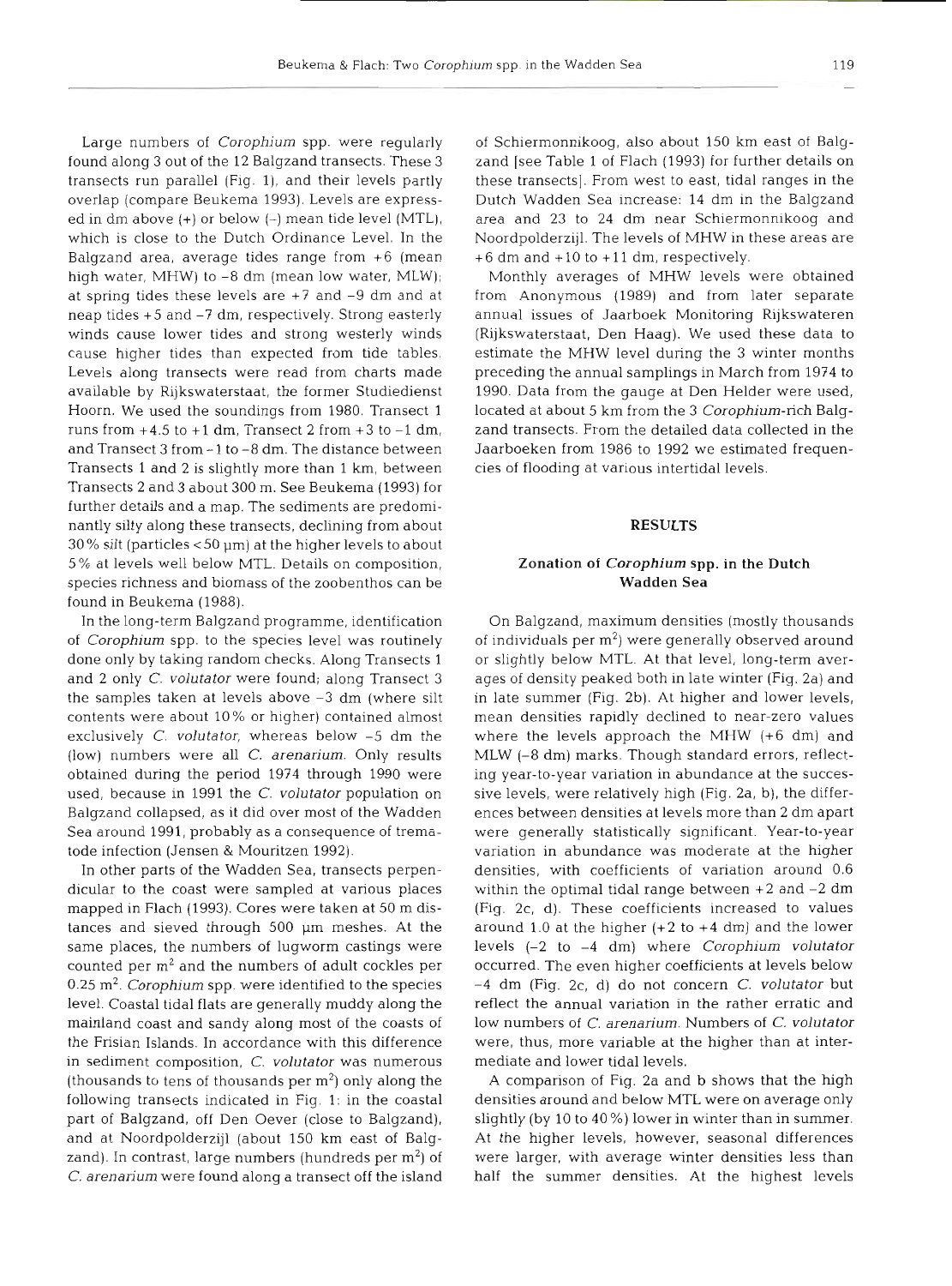

Fig. **2.** *Corophium volutator* and *C. arenarium.* Relationship between intertidal level (in dm above and below mean tide level, MTL) and abundance (mean no.  $m^{-2}$ ) in (a) late winter and (b) late summer. Averages of 17 yr (1974 to 1990) with 1 standard error. At levels higher than about **-3** dm, nearly all specimens belonged to C. *volutator,* whereas below *-5* **drn** all were C. *arenariurn.* Graphs (c) & (d) show relationships between level and coefficients of variation (standard deviation/mean) in late winter and late summer, respectively Arrows indicate long-term mean high water (MHW) levels (which are slightly different in winter and summer)

(+4 dm) winter densities were only about 10% of those found there in summer. Thus, particularly at the higher intertidal levels, both the seasonal and the year-to-year where MHW levels are higher, the zone of high C. voluvariation was higher than at the optimal levels around tator densities also shifts to higher levels compared to MTL.

that high densities of *Corophium* spp. were generally restricted to the upper part of the intertidal. On tidal flats densities extended from +8 to +5 dm (Fig. 3). High denoff Den Oever (MHW +6 dm), only about 10 km east of Balgzand, the distribution pattern of C. *volutator* was highly similar to that of Balgzand shown in Fig. **2:** thou-

Data from other parts of the Dutch Wadden Sea show high densities were observed only around +5 dm, and off sands per m2 between MTL and **+3 drn,** but only a few at lm. In more eastern parts of the Dutch Wadden Sea,<br>re MHW levels are higher, the zone of high *C. volu-*<br>r densities also shifts to higher levels compared to<br>.. On the tidal flats off Terschelling (MHW +8 dm)<br>densities we to **+5** dm (Fig. 4). Thus, the *Corophium* spp. zone ex-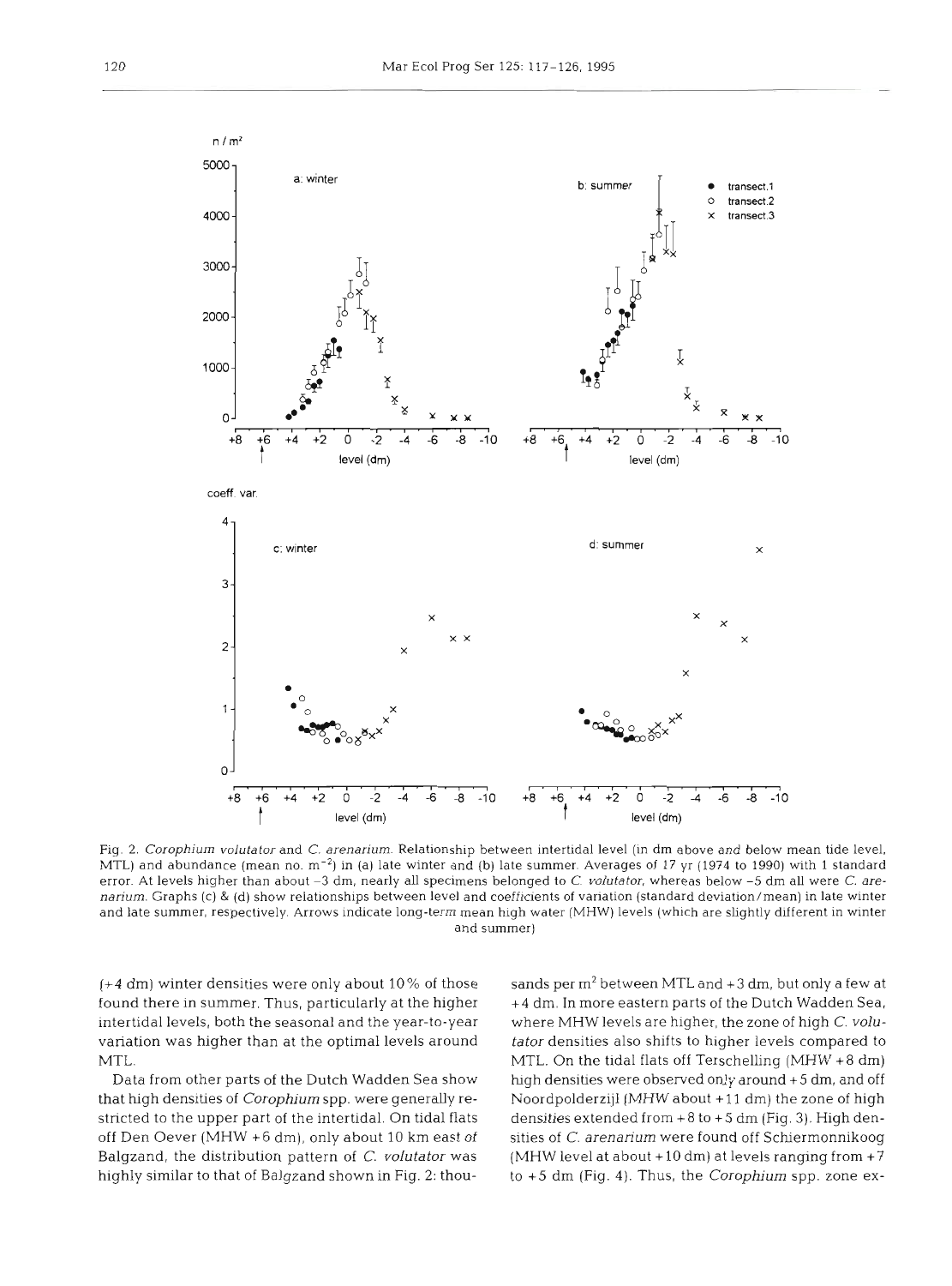

Fig. 3. Corophium volutator, Arenicola marina and Cerastoderma edule. Relationship between intertidal level (in dm above MTL) and numerical abundance (no.  $m^{-2}$ ) of 3 species along a transect near Noordpolderzijl: ( $\bullet$  ) the amphipod C. *volutator* (in thousands  $m^{-2}$ ); (0---0) the lugworm A. marina (in no. m<sup>-2</sup>); and  $(A \cdots A)$  the cockle C. edule (in tens m<sup>-2</sup>)

tends from an upper level that is similar everywhere, viz. a few dm below the local MHW level, to a lower limit that is highly variable: from below MTL to about halfway between MTL and MHW.

## **Conditions around the upper level of**  *Corophium* **spp.**

At levels of about **3** dm below the local MHW level, Corophium spp. were plentiful everywhere along our Corophium-rich transects. At 2 dm below this level their numbers were significantly smaller, and at 1 dm below the local MHW level they were scarce or absent. The level of MHW at neap tides is 1 to 2 dm below the MHW level of all tides. This we consider to be the upper limit of Corophium spp. Apparently they need a minimum frequency or duration of water coverage. At the upper limit, mean water coverage is between 10 and 20% of the year. However, marine animals living there do not experience such water coverage every day, week or even month. Actual weekly durations of immersion at this level are highly variable (from 0 to 100%), depending on season, neap and spring tides and above all on the prevailing direction of strong winds. Therefore, for any given tidal level it is more meaningful to state the proportion of tides during

which that level remains dry. This is particularly so in the western part of the Wadden Sea, where the tidal curve has an aberrant shape: its top part is very flat and the high water (HW) period lasts several hours at a level close to the HW level of that day. Thus, organisms living at high intertidal levels in this area generally experience either a completely dry tidal cycle or immersion for several hours in succession around the time of HW, but shorter immersion periods are rare.

The **+4** dm level at Balgzand, where Corophium volutator densities decreased (particularly in winter, Fig. 2a), remained dry during about 20% of all HW periods which occurred during the 7 yr period 1986 to 1992. Especially in winter months, when wind forces tend to be higher than in summer, this proportion of low floods was highly variable. In our sample of 21 winter months (December, January, and February of the 7 years 1986 to 1992), it ranged from 6 to 60% of the about 60 monthly HW periods. In about half of these winters, long continuous periods of low HW levels occurred, including more than 10 successive tides not reaching the **+4** dm level. Conditions at the upper limit of C. volutator are, thus, highly variable and include the frequent occurrence of prolonged periods without immersion.



Fig. 4. Corophium arenarium, Arenicola marina and Cerastoderma edule. Relationship between intertidal level (in dm above and below MTL) and numerical abundance (no.  $m^{-2}$ ) of **3** species along a transect off Schiermonnikoog:  $(\bullet - \bullet)$  the amphipod C. arenarium (in hundreds  $m^{-2}$ ); (0---0) the lugworm A. marina (in no.  $m^{-2}$ ); and  $({\Delta} \cdots {\Delta})$  the cockle C. edule  $(in tens m<sup>-2</sup>)$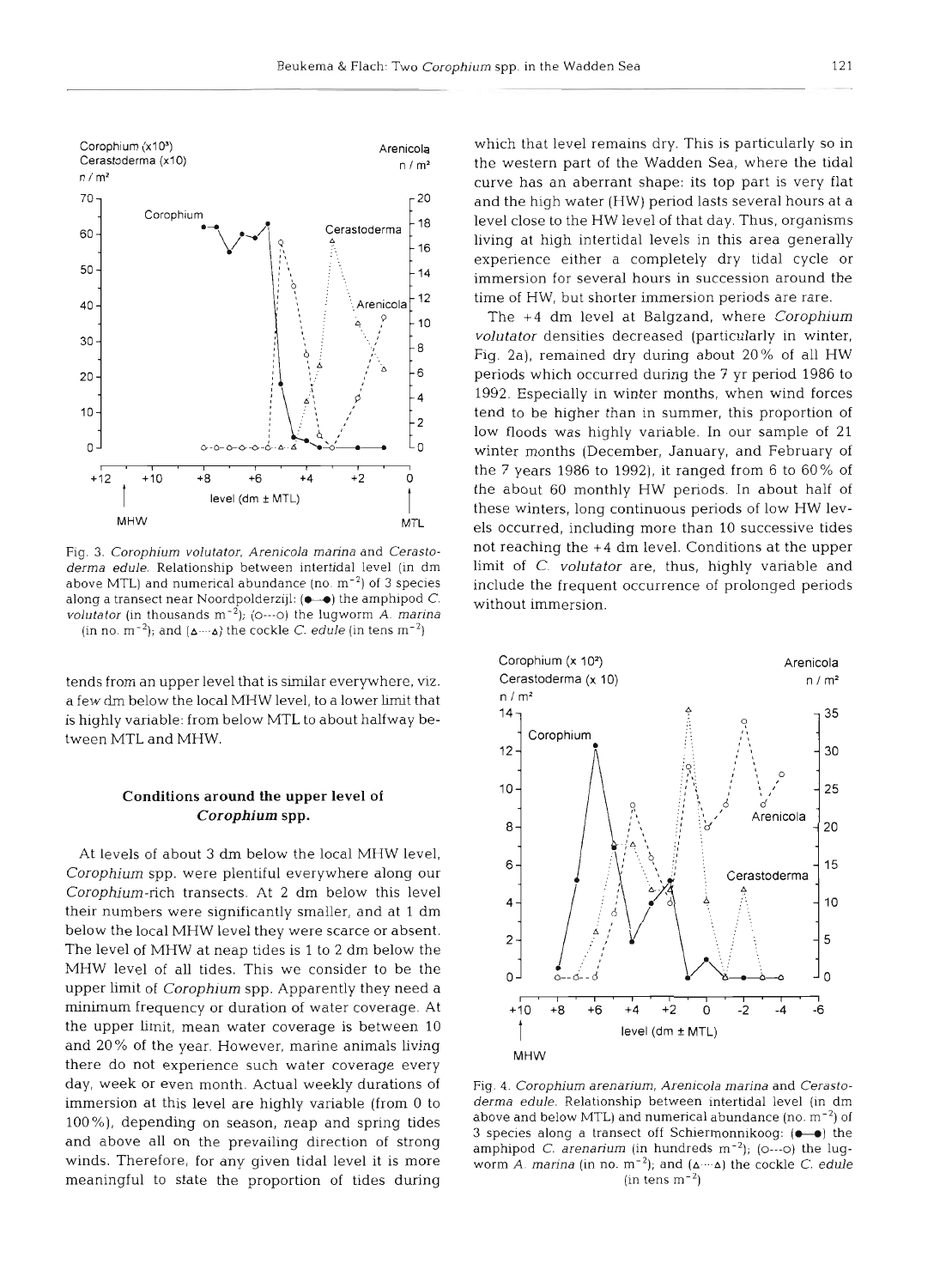## Annual variation of *Corophium volutator* zonation with water level

We ranked the 17 winters of the observation period 1974 to 1990 in order of declining MHW levels during the December/January/February period and compared the distribution patterns found in March along the Balgzand Transects 1 and 2 and part of Transect **3**  (data from the lower and sandy part of Transect **3** were omitted because they refer to Corophium arenarium). After the 4 winters with the lowest MHW levels, the C. volutator zone had shifted to lower intertidal levels than after the 4 winters with the highest water levels (Fig. 5). Total numbers of C. volutator hardly differed and were not related to the foregoing water levels or to foregoing temperatures (winters with low water levels are characterised by prevailing easterly winds and low temperatures). Thus, at similar total numbers, more individuals were living at high levels and fewer at low levels when water levels had been high during the foregoing months. When water levels had been low, reduced numbers were found at levels of +l dm or higher (the upper parts of Transects 1 and 2) and enhanced numbers at levels below MTL (Transect **3).**  In this way, the centre of the C. volutafor zone shifted



1 SE) at various intertidal levels (in dm above and below Terschelling and at about **+5** dm at Noordpolderzijl MTL) as observed in March in 2 groups of 4 years: ( $\bullet\bullet$ ) after (Fig. 3), and in C. arenarium at +4 dm off Schiermonthe 4 winters (December/January/February) with the lowest nikoog (Fig. 4). In all of these areas, Corophium spp. mean water levels of the 1974 to 1990 period (on average densities came close to nil at only slightly lower (about<br>MHW and mean water level were 52 cm above and 9 cm and alowels. The lower limits were thus rather differ-MHW and mean water level were 52 cm above and 9 cm  $2 \text{ dm}$  levels. The lower limits were, thus, rather differ-<br>below long-term MTL); and (0---0) after 4 winters with the sent in the different nexts of the Dutch Wedden Se highest water levels (MHW and mean water level 74 and ent in the different parts of the Dutch Wadden Sea.



Fig. 6. Corophium volutator. Relationship between mean water level (cm below and above MTL) in the December/ January/February periods of 17 winters (1974 to 1990) and the subsequent mean level of occurrence of C. volutator as observed in March at Transects 1, **2** and 3. The correlation is significantly positive  $(r = +0.75, n = 17, p < 0.01,$  Spearman test)

in the same direction as the mean water level did during the foregoing months.

The centre of the distribution zone was estimated in March of each year by calculating the mean level of all Corophium volutator found along the **3** transects. As expected from the shift shown in Fig. 5, the centre of the C. volutator distribution was positively correlated with the MWL of the foregoing 3 mo period (Fig. 6). Note that the shift in the C. volutatorzone amounted to only about half of the variation in water levels.

# Lower limits of the intertidal distribution of *Corophium* spp.

I.I~I~I'I~I~I'I'I' towards high tidal levels, even steeper declines were Densities of Corophium volutator not only decreased observed towards the lower part of their zone. On Balgzand, the latter decline became evident at levels of about -2 dm (Fig. 2a, b). In more easterly areas, this decline occurred at higher levels: at about +2 dm off Fig. 5. Corophium volutator. Abundance (mean no. m<sup>-2</sup> with Fig. 2nd at about c5 dm at Noordpolderail) 15 cm above long-term MTL, respectively) They did not bear any clear relationship to flooding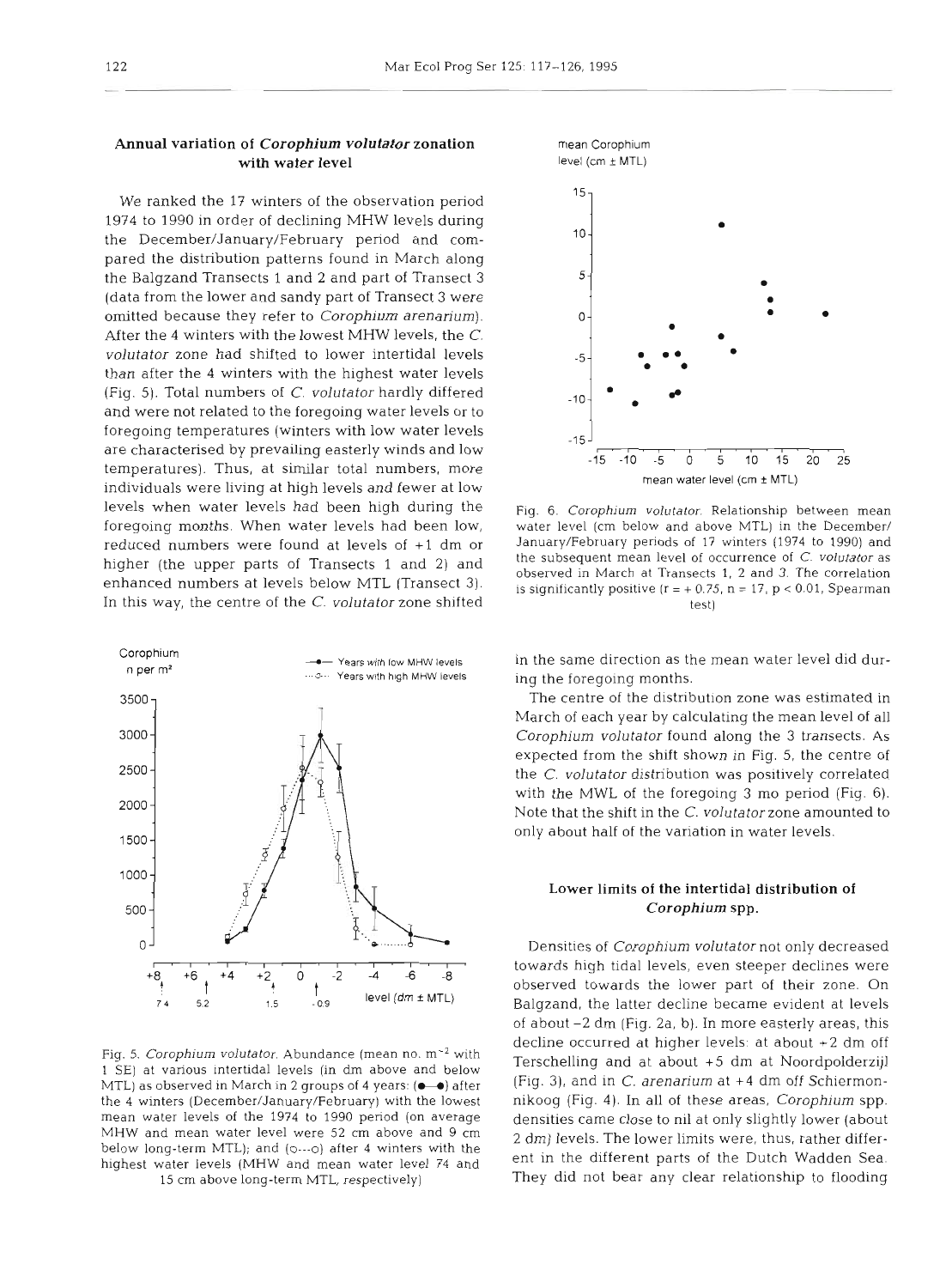characteristics. On Balgzand the -2 dm level is 8 dm below MHW (i.e. 60% of the total local tidal range of 14 dm), whereas at Noordpolderzijl the corresponding Corophium volutator level of +5 dm is 6 dm below MHW (i.e. only 25% of the local tidal range of 24 dm). This suggests that other factors than duration or frequency of immersion set the lower limit of the Corophium spp. distribution.

Factors other than water levels that could limit the downward distribution of Corophium spp. are indicated by our earlier reported results of density manipulations in the field. When lugworms and cockles were removed from areas below the lower limits of Corophium spp., both C. volutator (Flach 1992a, Flach & De Bruin 1993) and C. arenarium (Flach 1993) rapidly invaded such areas and reached high densities. Further, the higher the densities of (restocked) lugworms or cockles, the lower were the final densities of Corophium spp. These results of local field experiments strongly suggest that Corophium spp. can live in high densities at lower intertidal levels than they actually do, but that it is the presence of lugworms or cockles that prevents them from actually occupying such areas.

In the following, by transect sampling in various parts of the Wadden Sea, we show that the lower levels where Corophium spp. densities were low indeed coincided with the upper levels of high densities of lugworms and cockles. In 3 areas (Balgzand, Noordpolderzijl, and Schiermonnikoog) we found particularly large numbers of Corophium spp. along our transects and results from these areas are used.

Along the Corophium-rich transects on Balgzand, densities of C. volutator were low where the lugworm densities were high (Fig. 7a). The densities of C. volutator were dramatically lower (less than 100 instead of  $2500 \text{ m}^{-2}$ ) where lugworm densities were about 60 instead of about  $10 \text{ m}^{-2}$ . Cockles were almost entirely absent along these Balgzand transects. Distribution patterns of other species (Nereis diversicolor, Macoma balthica) that were inferred by some authors to reduce Corophium spp. abundance did not show any clear relationship with patterns of  $C$ . volutator (Fig. 7b). The distribution pattern of N. diversicolor showed maximum values around MTL and was similar to that of C. volutator (compare Fig. ?a and b). The densities of M. balthica increased only slowly over the levels where C. volutator steeply declined. Thus, only lugworm densities showed the clearly reverse distribution pattern (Fig. ?a) that may be expected in a species interfering seriously with C. volutator.

At Noordpolderzijl, all **3** species (Corophium volutator, Arenicola marina and Cerastoderma edule) that had proved to be relevant on Balgzand were present in sufficient numbers (Fig. 3). The steep decline of  $C$ .

volutator numbers at +5 dm coincided with the upper level of lugworms. As was the case on Balgzand, C. volutator densities declined steeply exactly at the level where lugworm numbers increased rapidly. At a level



Fig. 7. Relationships between intertidal level (dm above and below MTL) and numerical abundance (no.  $m^{-2}$ , with 1 SE) of a number of important species in the coastal part of Balgzand: (a) *Corophium volutator* (m) and *Arenicola marina* (0); (b) *Cerastoderma edule* (o), *Nereis diversicolor* **(m),** and adult *Macoma balthica* (0). Local level of MHW indicated. Data refer to **3** transects (detailed data on *Corophium* spp. in Fig. 2a) sampled annually during the 1974 to 1990 period; standard errors reflect year-to-year variability (n = **l?)**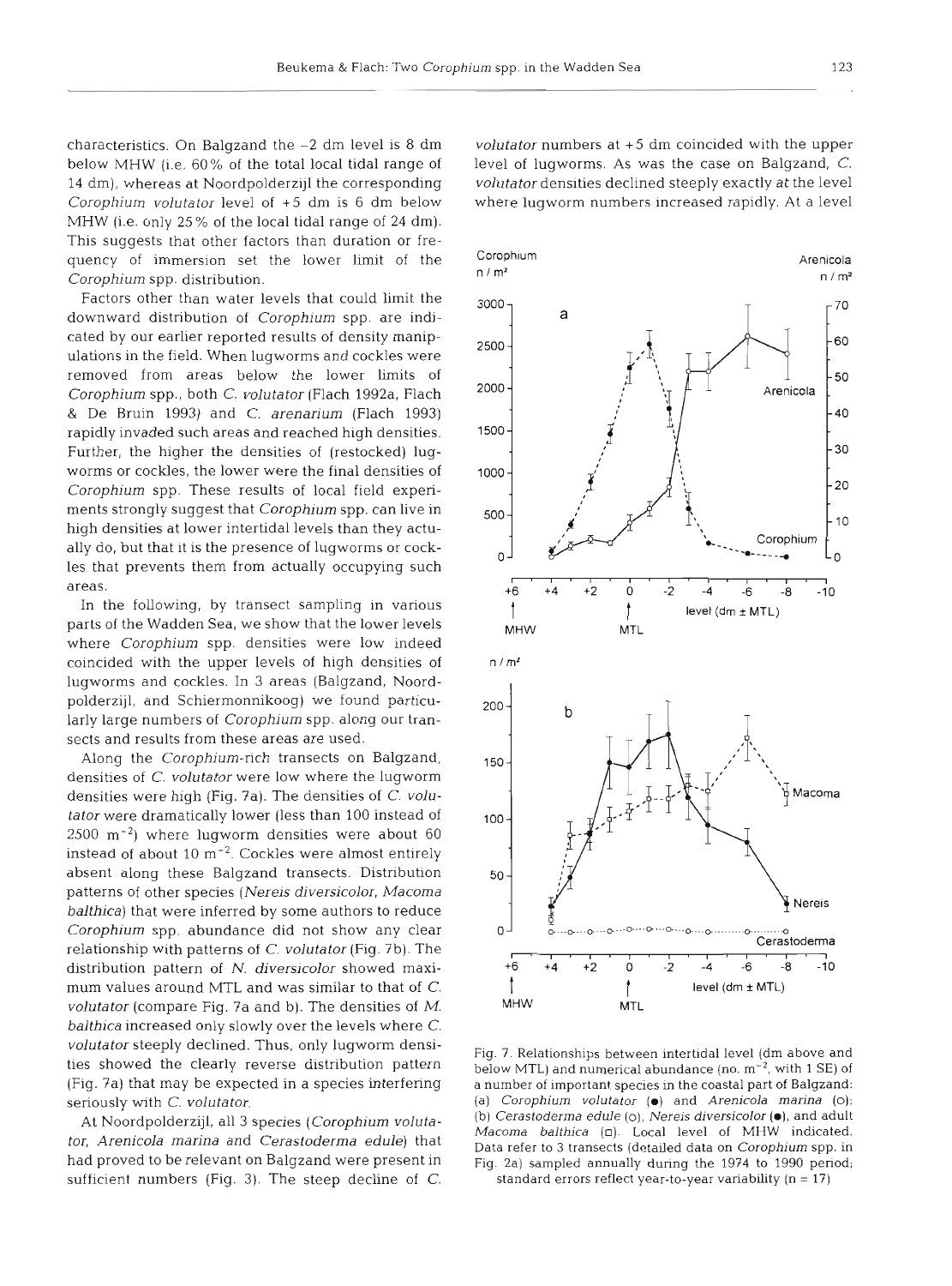around +3 dm, where lugworm densities happened to be low, C, volutator numbers did not increase. However, at this level cockles were abundant  $(>100 \text{ m}^{-2})$ , Fig. 3).

Off Schiermonnikoog, the densities of Corophium arenarium declined steeply at a level of about +5 dm. Densities of both lugworms and cockles started to increase at this level: (adult) lugworms to some tens per  $m^2$  and cockles to several tens per  $m^2$  (Fig. 4). Note that C. arenarium showed a second peak at  $+2$  dm where densities of both lugworms and cockles were relatively low.

#### **DISCUSSION**

In the Wadden Sea, the 2 Corophium species showed a clear zonation with maximum densities generally restricted to the upper part of the intertidal zone but below the HW neap-tide level. The factors limiting their distribution to such a restricted zone appear to follow the general model described for the rocky intertidal by Menge & Sutherland (1987): the upper limit is set by the physiological ability to survive during the harsh conditions of prolonged emersion, whereas the lower limit is determined by the outcome of interactions with other species.

The upper limit of Corophium spp., near the local MHW neap-tide level, appears to be set by a minimal duration of immersion. The evidence is 2-fold: (1) in different areas, the elevation of this limit above MTL is different, but the relation to MHW is consistent, i.e. the minimal duration of immersion is similar; and (2) in the same area, this limit shifts to a higher elevation after periods of elevated water levels (Figs. 5 & 6). In the marginal area close to MHW, numbers of Corophium volutator fluctuated more strongly than at the lower intertidal levels where densities are higher (Fig. 2). This was particularly so in winter, the harsh season with long periods of continuous emersion of the upper zone because of easterly winds.

Few examples appear to be available for the softbottom intertidal to show that lower limits are set by interrelationships with other species (Peterson 1991). probably because competition for space is a less dominant process there than on rocky shores (Black & Peterson 1988). In the case of Corophium spp., however, several benthic species are known to reduce the local abundance of these tiny amphipods that live in burrows vulnerable to sediment disturbance (Thamdrup 1935). The most important among these species appears to be the lugworm Arenicola marina (Reise 1985, Brey 1991, Flach 1992a, b). The opposing distnbution patterns shown in Figs. 3, 4 & 7a suggest that even low densities of a few tens of adult lugworms  $m^{-2}$ 

effectively reduce Corophium spp. densities. A severe effect by low densities of lugworms was demonstrated experimentally by Flach (1992a, 1993). The intensive sediment-reworking activities of lugworms (Cadée 1976) drive C. volutator out of their burrows, where they are prone to predation (Flach & De Bruin 1994), or burrow into the sediment at a different place (Flach 1992b). Lugworms show densities of  $>$ 10 m<sup>-2</sup> regularly distributed over vast areas in the Dutch Wadden Sea, and their densities are also remarkably constant over long periods (Beukema & De Vlas 1979, Dankers & Beukema 1983, Flach & Beukema 1994).

Cockles Cerastoderma edule can play a similar role in reducing numbers of Corophium spp., but they are effective only at relatively high densities (several hundreds per  $m^2$ ; Flach 1992a, 1993) that occur rarely over vast areas in the Dutch Wadden Sea (Beukema 1976, Dankers & Beukema 1983). Therefore, cockles will affect Corophium spp. numbers only locally in the Dutch Wadden Sea (an example may be the situation at the *+3* dm level in Fig. 3). In contrast, in the Danish part of the Wadden Sea, vast areas may have high densities of cockles over prolonged periods (Jensen 1992). Thamdrup (1935) noted that high densities of C. volutator did not occur when cockles were plentiful but might occur at any level when cockles were scarce. Species other than lugworms and cockles appear to play only a minor role in limiting Corophium spp. abundance (Macoma balthica and Nereis diversicolor; Fig. 7b). This would be in accordance with the results of density-manipulation experiments on Balgzand: even higher-than-normal densities of M. balthica exerted only a slight and statistically non-significant negative influence on C. volutator densities, and high N. diversicolor densities had no negative effects at all (Flach 1992a).

Adult lugworms are particularly abundant at levels around and below MTL (Beukema & De Vlas 1979, Farke et al. 1979, Dankers & Beukema 1983), leaving only the upper intertidal levels free from intensive bioturbation. Due to their even distribution and constant presence at effective densities, they will exert a continuous pressure on Corophium spp. to move upward in the tidal zone. Simultaneously, prolonged emersion will exert a pressure in the opposite direction. The high mobility of C. volutator (Essink et al. 1989, Hughes & Horsfall 1990) will enable them to quickly adapt their distribution to these opposing pressures, as shown in Figs. 5 & 6.

We found differential levels at which lugworms restricted the downward distribution of Corophium spp, in different parts of the Dutch Wadden Sea: at about -2 dm on Balgzand (Fig. 7) for C. volutatorand at about +5 dm off Schiermonnikoog (C. arenarium, Fig. 4) and Noordpolderzijl (C. volutator, Fig. 3). The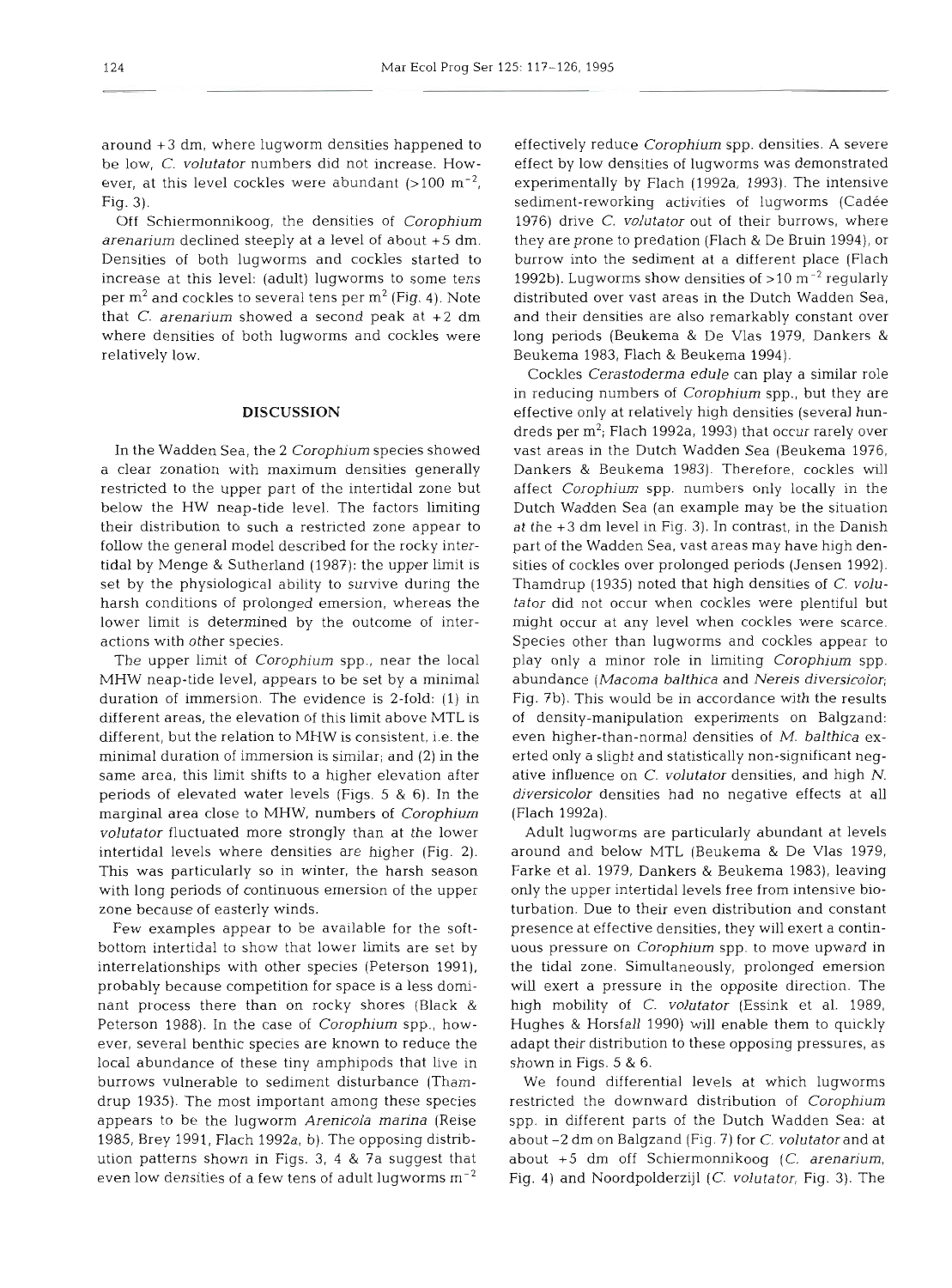+5 dm level is about halfway between the local MHW and MTL levels and this appears to be the upper limit of adult lugworms; above such halfway levels we found only juveniles. However, along the Balgzand transects, adult lugworms did not occupy such high intertidal levels (Fig. 7a), probably because the sediment of the higher zone is relatively silty, as a consequence of its sheltered location in the lee of westerly winds. Lugworms are known to avoid areas with silt contents  $>10$  to  $20\%$  (Beukema & De Vlas 1979, Dankers & Beukema 1983). Such a silt-content limit is indeed situated around -2 dm in the Balgzand transects. At the (sparse) locations on Balgzand where this silt-content limit is situated at higher levels (between -2 and + 2 dm), adult lugworms were found in densities of tens per  $m^2$  (up to +2 dm, i.e. almost halfway between the local MHW and MTL). In such areas Corophium spp. densities were low (see Fig. 2 of Flach 1993). Thus, also at Balgzand, the upper limit of adult lugworms is situated about halfway between MHW and MTL wherever silt contents permit. C. volutator can extend to lower levels only where silt contents are well above 10%. The silt content where C. arenarium starts to replace C. volutator is even lower (generally around 5 % silt).

As lugworms are known to negatively affect a high number of infaunal species on tidal flats (Flach 1992b), we expect that more species will be more or less restricted to areas that are unsuitable for adult lugworms. The restriction of juvenile lugworms to areas with low adult densities (Flach & Beukema 1994) is an example. Maximum densities of juvenile lugworms are generally found in the upper zone of the intertidal (above the zone of high densities of adults), the socalled nursery areas or 'Brutwatten' (Wohlenberg 1937, Beukema & De Vlas 1979 and references therein, Farke et al. 1979). This is another example of a clear zonation in the soft-bottom intertidal.

In the German (Linke 1939, Jepsen 1965) and Danish (Thamdrup 1935, Smidt 1944) parts of the Wadden Sea, the zonation of Corophium spp. appears to be similar to the patterns described above for the Dutch Wadden Sea. Thamdrup (1935) states that the upper limit coincides with short daily periods of water coverage (10 % of the time), which is close to values found in the Dutch Wadden Sea. As in the Dutch Wadden Sea, the lower limits of Corophium spp. often coincide with the higher limits of substantial densities of lugworms (compare e.g. Figs. 49 to 54 with Figs. 57 to 62 in Thamdrup 1935). Such coincidences of strong increases of lugworm densities with steep declines in C. volutator densities were also observed in shallow bays along the Swedish west coast. In the summer of a year with relatively high water levels (1993), high lugworm densities extended to a zone closer to the coast than in

a year with low water levels (1992). Accordingly, the C. volutator zone above this lugworm zone was narrower in 1993 than in 1992 (see Fig. 11 of Flach & De Bruin 1993). Thus, the lugworm-governed limitation of Corophium spp. to the higher intertidal levels is not limited to the Wadden Sea.

Acknowledgements. We thank Wim de Bruin, Jaap Zuidewind and the crews of the research vessels 'Griend' and 'Navicula' for their assistance in the field work.

## LITERATURE CITED

- Anonymous (1989) Tienjarig overzicht der waterhoogten. afvoeren en watertemperaturen 1971-1980. Riikswaterstaat, 's Gravenhage
- Beukema JJ (1976) Biomass and species nchness of the macro-benthic animals living on the tidal flats of the Dutch Wadden Sea. Neth J Sea Res 10:236-261
- Beukema JJ (1988) An evaluation of the ABC method (abundance/biomass comparison) as applied to macrozoobenthic communities living on tidal flats in the Dutch Wadden Sea. Mar Biol99:425-433
- Beukema JJ (1993) Successive changes in distribution patterns as an adaptive strategy in the bivalve Macoma balthica (L.) in the Wadden Sea. Helgoländer Meeresunters 47: 287-304
- Beukema JJ, De Vlas J (1979) Population parameters of the lugworm, Arenicola marina, living on tidal flats in the Dutch Wadden Sea. Neth J Sea Res 13:331-353
- Black R, Peterson CH (1988) Absence of pre-emption and interference competition for space between large suspension-feeding bivalves and smaller infaunal macroinvertebrates. J exp mar Biol Ecol 120:183-198
- Bonsdorff E, Matilla J, Rönn C, Österman CS (1986) Multidimensional interactions in shallow soft-bottom ecosystems; testing the competitive exclusion principle. Ophelia 4:37-44
- Brey **T** (1991) The relative significance of biological and physical disturbance: an example from intertidal and subtidal sandy bottom communities. Estuar coast Shelf Sci 33: 339-360
- Cadée GC (1976) Sediment reworking by Arenicola marina on tidal flats in the Dutch Wadden Sea. Neth J Sea Res 10:440-460
- Connell JH (1961) Effects of competition, predation by Thais lapillus, and other factors on natural populations of the barnacle Balanus balanoides. Ecol Monogr 31:61-104
- Dankers N, Beukema JJ (1983) Distributional patterns of macrozoobenthic species in relation to some environmental factors. In: Wolff WJ (ed) Ecology of the Wadden Sea. Vol 1, No. 4. Balkema, Rotterdam, p 69-103
- Essink K, Kleef HL, Visser W (1989) On the pelagic occurrence and dispersal of the amphipod Corophium volutator. J mar biol Ass UK 69:ll-15
- Farke H, De Wilde PAWJ, Berghuis EM (1979) Distribution of juvenile and adult Arenicola marina on a tidal mud flat and the importance of nearshore areas for recruitment. Neth J Sea Res 13:354-361
- Flach EC (1992a) The influence of four macrozoobenthic species on the abundance of the amphipod Corophium volutator on tidal flats of the Wadden Sea. Neth J Sea Res 29: 379-394